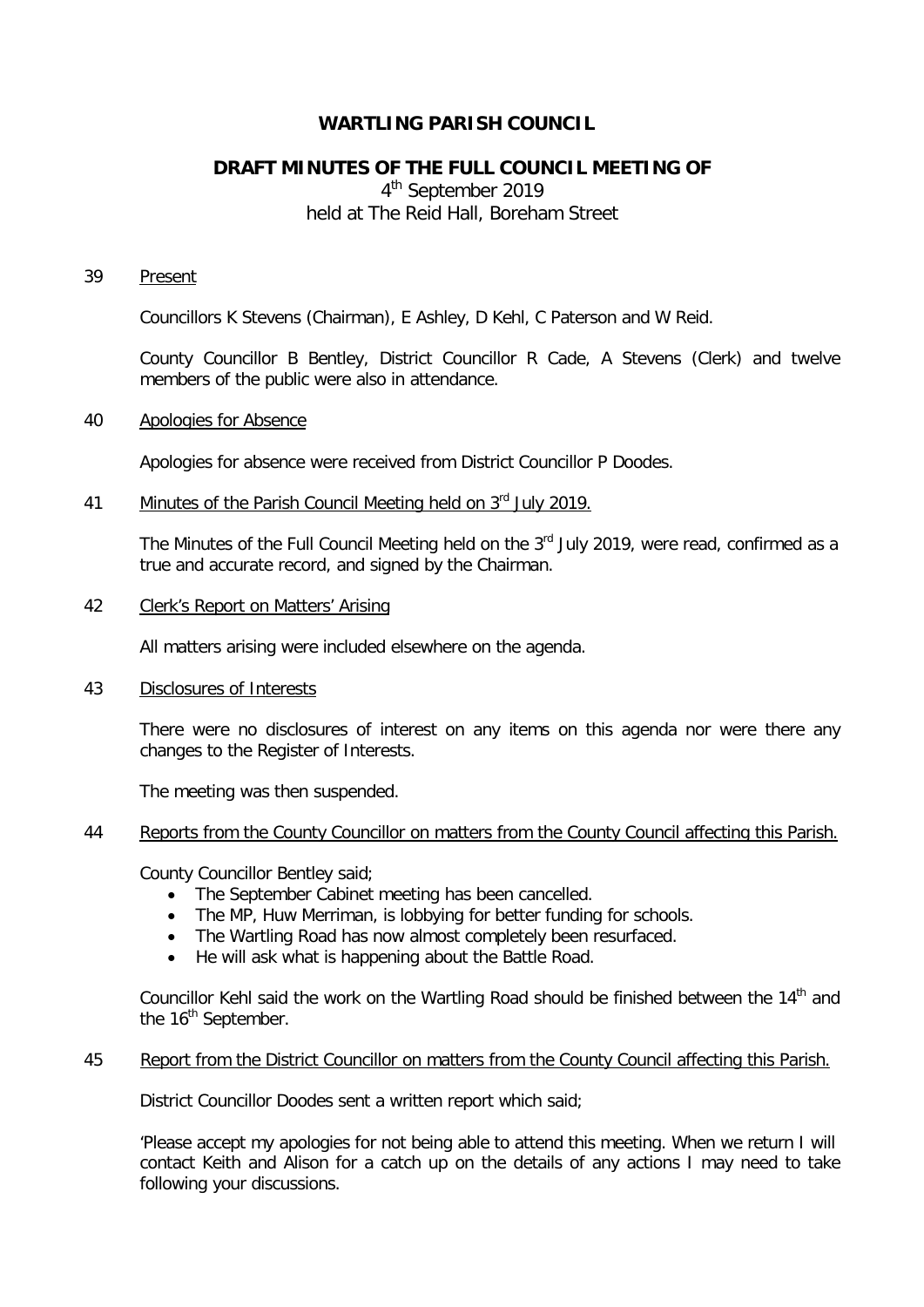The ward Cllr Ray Cade and I represent on Wealden covers six parishes, three of them hold their meetings on the same day of the month which makes attendance at all meetings impossible. I'd like to emphasise that Ray and I, even if we both cannot attend all meetings, work closely together, updating each other on parish issues. We are both well informed and engaged!

### Waste

The change over to the new contractor, Biffa, went fairly smoothly. There are a few problems with the distribution of garden waste bins but they are being resolved.

The Government has outlined national standards on what to recycle. I am pleased to be able to report that Wealden already meets the proposals.

We are preparing for a separate food waste collection and are awaiting details of how a deposit return scheme will work.

#### Climate Change

Following Council approving the Climate Change Emergency Resolution officers have been working on three strands;

- 1. What we as a Council do.
- 2. What we can encourage our communities to do.
- 3. What we need to lobby Government to do.

### Economic Development and Tourism

A business workshop is planned for 20<sup>th</sup> November, 'Improving Efficiencies'. Our workshops are well supported by small businesses as they offer an opportunity for the exchange of ideas and for networking.

#### Drive to Digital

Since its inception 'Drive to Digital' has saved £895,000.

Wealden is continuing to work to bring more services on line. The latest evaluation is something called 'chat box'. This is similar to Amazon's 'Alexa' whereby customers of the council will be presented with a human sounding voice that will answer initial questions on straightforward topics, thus freeing up humans to answer more complicated enquiries. Hopefully this will reduce time when phoning the council.

#### Rural Road Safety

Ray and I do hope you will be able to attend the Rural Roads Safety Meeting I have arranged for  $3<sup>rd</sup>$  October at 2pm in Hooe Village Hall. All six parishes in the Herstmonceux and Pevensey levels have been invited to bring as many councillors as they wish to discuss the problems we are all experiencing. Huw Merriman, MP, is a Member of the Transport Select Committee so our views will be fed straight back to Government. This meeting is designed to work with and support other initiatives parishes have running so it should provide a platform for an exchange of ideas. I am aware there are residents who also have an interest in this problem, they, too, are welcome to attend. It would be useful to have a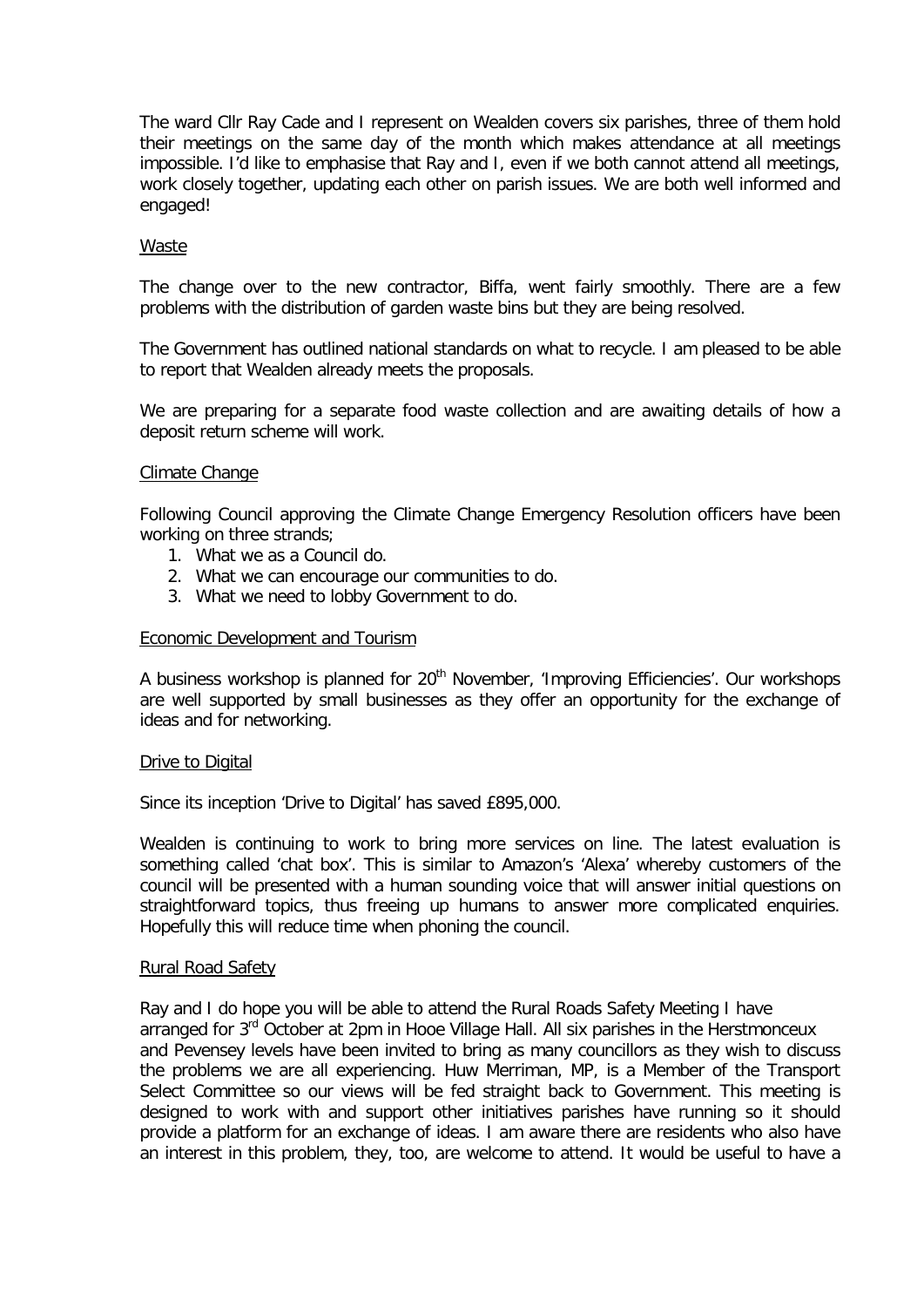rough idea of the number of attendees as I have been asked to provide cakes and would hate to disappoint.

#### Wealden Local Plan – Inspector's Report

At the time of writing the Inspector's findings are expected imminently but not, as yet, received. I am sure Keith and Alison will be able to update the Council at the meeting if the report has been made public by that time.'

District Councillor Cade;

- Encouraged everyone to attend the Road Safety Meeting mentioned in Pam's report which he said originated from the recent fatal accident in Wartling.
- Said Wealden is currently reviewing its Emergency Plan and is to design a template to help parishes identify dangers which are specific to their area.
- Also said Wealden is to draft a Climate Change Strategy.
- The Planning Inspector's findings on the Local Plan have been deferred until the end of September.

#### 46 Questions from Members of the Public

There were no questions from the public on this occasion.

The meeting was then re-opened.

#### 47 Reports

a) Planning – The following planning application has been withdrawn;

WD/2019/0731/F - The Horseshoe Inn, Comphurst Lane, Windmill Hill, Herstmonceux BN27 4RU - Demolition of the existing Horseshoe Inn and provision of a mixed use development consisting of a new public house/restaurant/function facility with ancillary staff accommodation, village green, public car parking and 9 no. dwellings, together with associated accesses, car parking, amenity space, landscaping and bin/cycle storage.

#### b) Environment North

There was nothing new to report from Environment North this occasion.

c) Footpaths

There was nothing new to report on footpaths on this occasion.

d) Environment South

Councillors previously received a report that a tree has fallen down in Wood Lane. Councillor Reid confirmed that it has now been removed.

e) Highways

Councillors asked the Clerk to report the state of the following verges to Highways for safety reasons;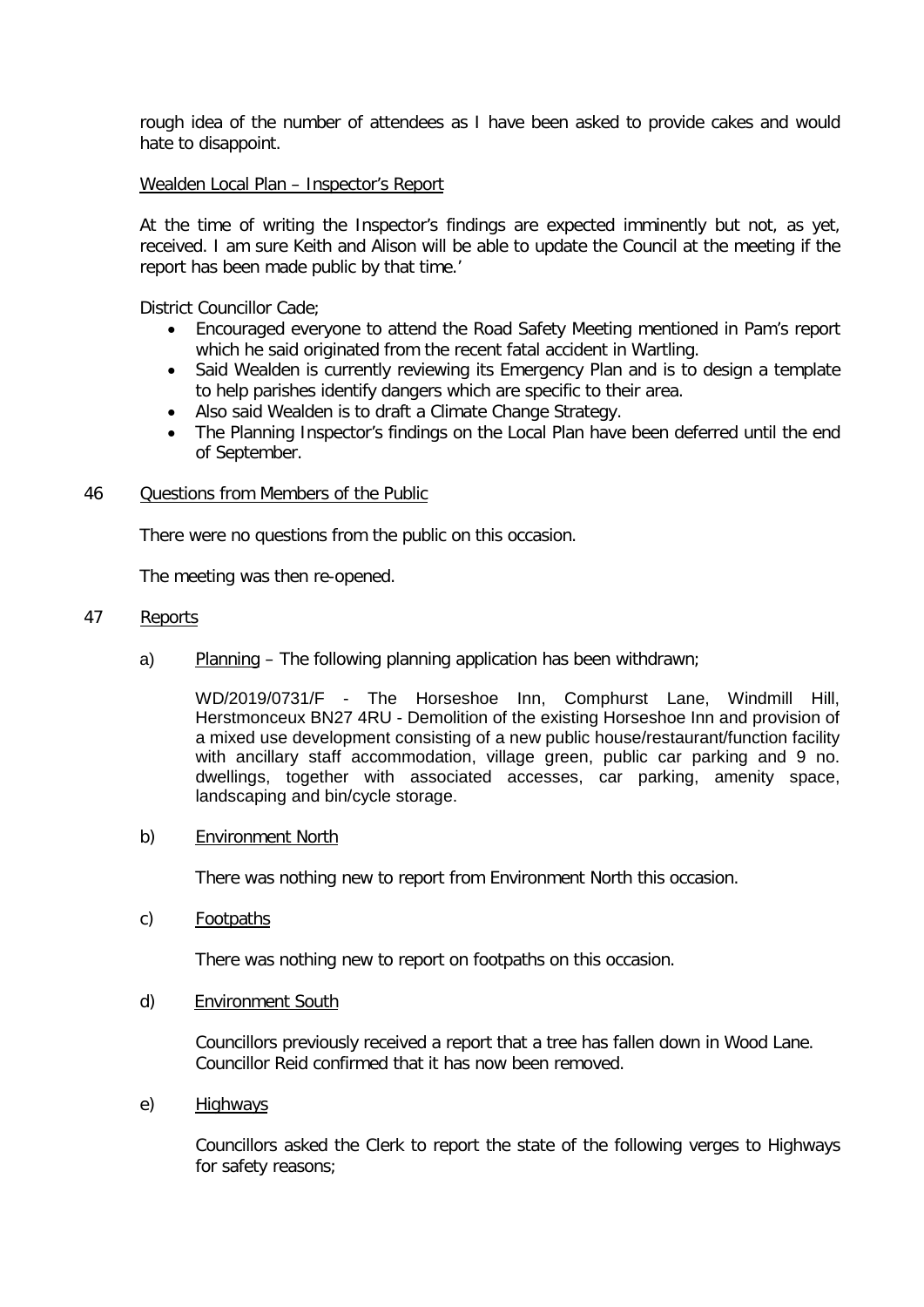- The Wartling Road/Boreham Lane junction.
- The Boreham Hill/A271 junction.
- Boreham Lane.

## f) Police

Councillor Stevens attended a recent Road Safety Meeting where it was reported that the Police is;

- Employing more PCSOs.
- Supporting Speedwatch even more.

Councillor Ashley asked if there are any restrictions on the width of vehicles. Wartling Parish Council understands that there is a standard width of 2.9m and anything over that is classed as a wide load and is subject to special conditions. It was noted that traffic on the Wartling Road often looks wider than it is because the Wartling Road is particularly narrow.

## g) Communication

Councillor Reid has kindly taken over the editing of the Parish Council's website and he has added some more photos to it.

He asked councillors if they would like to add their contact details to the website. Councillors who would like to were asked to send their contact details direct to him.

## h) Speedwatch

The Parish Council carried out three Speedwatch Sessions in August, 6 vehicles exceeded the speed limit, three drivers were sent letters.

Councillors also noted;

- There have been 87 sessions and 453 vehicles have been reported since its start date in 2013.
- EDWARD (European Day Without A Road Death) Day this year is on  $26<sup>th</sup>$ September.
- There are plans to carry out an official speed check in Boreham Street. Councillor Stevens will try and find out when it is.
- In East Sussex, Speedwatch Teams recorded 2878 vehicles in August 2019. The maximum speed recorded in a 30mph area was 73mph. 86 vehicles had no MOT, 100 had no tax and 13 had Statutory Off Road Notices.
- Driver error and not looking are reported to be the major causes of accidents.
- Operation Dragonfly recently made 83 arrests. A good proportion of those, which happened in the daytime, were because the drivers were under the influence of Class A drugs, Class B drugs, prescription drugs or alcohol. The increase in the number of prescriptions being delivered straight to patients means they may be overlooking their Doctor's previous advice not to drive.

## i) Trees

This was covered under 'Environment South'.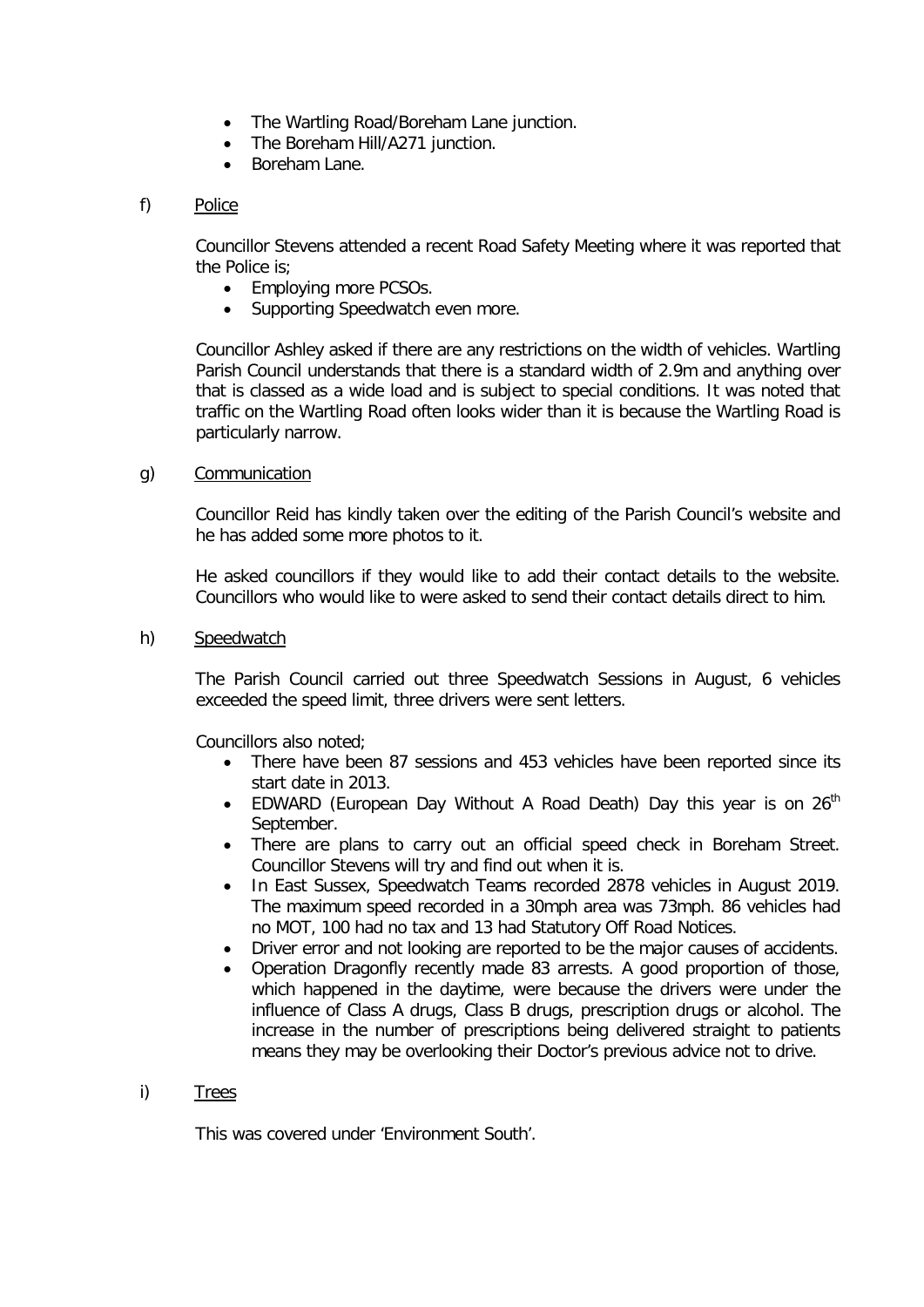#### 48 Reports from outside meetings and courses attended

There was nothing new to report on this occasion.

#### 49 Regulations for clay pigeon shooting

Following a request from Councillor Ashley, the Clerk asked Wealden's Environmental Health Licensing Officer if there are any regulations on clay pigeon shooting and received the following reply;

'Clay pigeon shooting is not a matter which falls under the remit of the District Council, other than it might require planning permission regarding the use of the land if it is occurring on a regular basis or more than 28 days per year.

It is within my knowledge that it is a criminal offence to discharge any firearm within 50 feet (approx. 15m) of the centre of any highway but as you will see from the following article that does not apply to footpaths;

[https://www.countrydeerstalking.co.uk/blog/highways-bridleways-footpaths-shooting](https://www.countrydeerstalking.co.uk/blog/highways-bridleways-footpaths-shooting-legislation.html)[legislation.html](https://www.countrydeerstalking.co.uk/blog/highways-bridleways-footpaths-shooting-legislation.html)

I have had a quick search on the internet and have not found any regulations concerning the licensing of clay pigeon shooting, the following article from West Mercia Police gives some guidelines as to the safety requirements of a site, but does not mention any requirement for licensing of the site:

[https://www.westmercia.police.uk/article/41101/Guidance-on-conducting-a-Clay-Pigeon-](https://www.westmercia.police.uk/article/41101/Guidance-on-conducting-a-Clay-Pigeon-Shoot)[Shoot](https://www.westmercia.police.uk/article/41101/Guidance-on-conducting-a-Clay-Pigeon-Shoot)

Finally, the following document discusses the control of noise from such events;

<https://www.cieh.org/media/1236/clay-target-shooting-guidance-on-the-control-of-noise.pdf>

I would suggest that if you have any safety concerns regarding the shoot then these should, in the first instance, be relayed to the police.

If there are issues concerning noise then please contact the Council's Pollution Team at [pollution@rother.gov.uk](mailto:pollution@rother.gov.uk) to register any complaint. It is likely that those affected would then be required to complete diary sheets.'

## 50 Questions from Parish Councillors

There were no questions from any of the Parish Councillors on this occasion.

### 51 Planning Applications

The following planning applications were considered;

WD/2019/1265/LB - Preston Farm, Boreham Hill, Boreham Street, BN27 4SF - Structural repairs to basements in order to preserve and safeguard the existing listed property – Wartling Parish Council has no objections to this application as long as it meets the Listed Building Requirements.